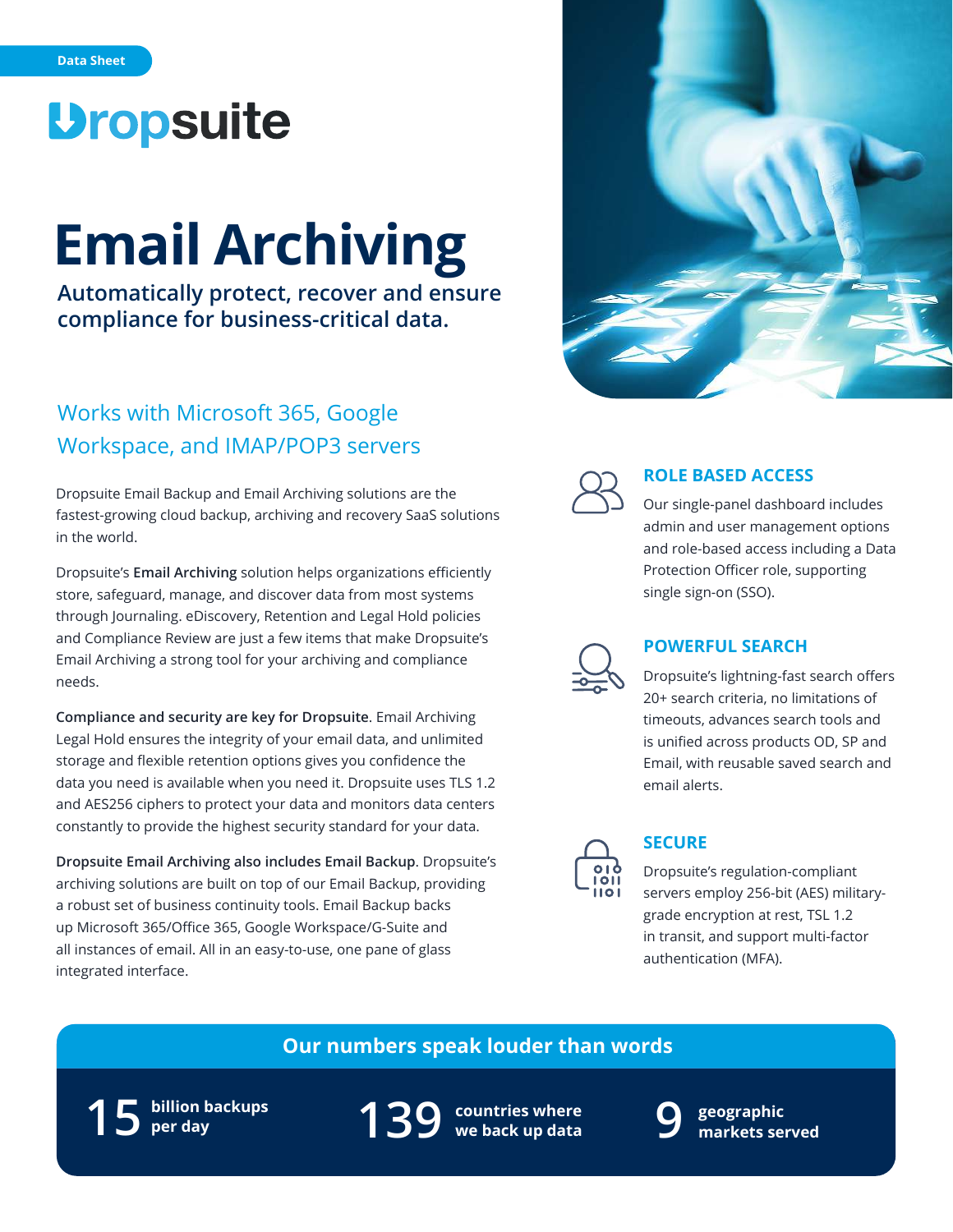## **Product Features**

## **Email Archiving - in addition to Email Backup features below**

#### **SEARCH**

- eDiscovery
- Saved Searches
- Edit, View, Tag, Delete, Mark for Review, Mark for Deletion, Alerts
- Compliance tags
- Audit and Activity logs
- Retention policy
- "Right to Forget" (GDPR)

#### **LEGAL HOLDS**

- Users
- Saved search
- Messages

#### **BACKUP CADENCE**

• Email journaled in real time

#### **RETENTION POLICIES**

- Users
- Saved search
- Messages

#### **ROLE BASED ACCESS** • Delegated Access

- Limited Access User
- Group Access by department
- Compliance supervisor access
- Compliance reviewer access
- Data Protection Officer role

## **Email Backup - included with Email Archiving**

#### **BACKUP & RETENTION**

- Automated and incremental backup
- One-click download, restore and migrate
- Customizable retention periods to 'age out' backups
- No hardware/software required
- Access backup from any device/location
- Per-user pricing with unlimited storage
- Free deleted user backup
- Unlimited storage and flexible retention options
- No hidden fees

#### **DATA RECOVERY**

- Restore directly to mailbox, personal drives, shared drives, contact, calendars and tasks with one click
- Restore to default folder, existing folders or create a new folder
- Free Self-Service Download / Export of data

• Advanced Search

#### **DATA SECURITY & PRIVACY**

- Data availability and service update >= 99.99%
- 256-bit (AES) encryption at rest and in transit
- Multi-factor authentication (MFA)
- Multiple data center options
- Data centers are SOC2, FISMA, ISO 27001, SSAE-16 compliant
- Vulnerability testing
- Security management
- System monitoring

• Email volume analysis • Time sending emails

• Top contacts identification • Top senders and recipients

**INSIGHTS BI**

## **USER UI**

- Admin panel
- Granular access and control
- Advanced user management options
- Role-based access including end-user
- Platform independent
- Multiple user access
- Timely notifications
- Single Sign On (SSO) support

#### **POWERFUL SEARCH**

- Lightning-fast search supporting regular expressions
- Search across backups with 20+ search criteria
- Advanced search tools
- Reusable saved search with email alerts
- No search limitations or timeouts
- Unified search across products, drives and email

#### **ROLE BASED ACCESS**

- Delegated Access
- Administrator Access
- 
- Group Supervisor by department
- Email storage utilization • Email response time

**BACKUP CADENCE**

- OneDrive (M365) 1X/day
- 
- 
- 
- Email 12X/day
- Contacts, Calendars, Tasks 1X/day
	-
	-
	-
- 
- 
- SharePoint/Shared Drive 3X/day
- 
- 
- - - MS Groups and Teams 3X/day
- -
- My Drive (GW) 3X/day
- 
- 
- 
- 
- End User Access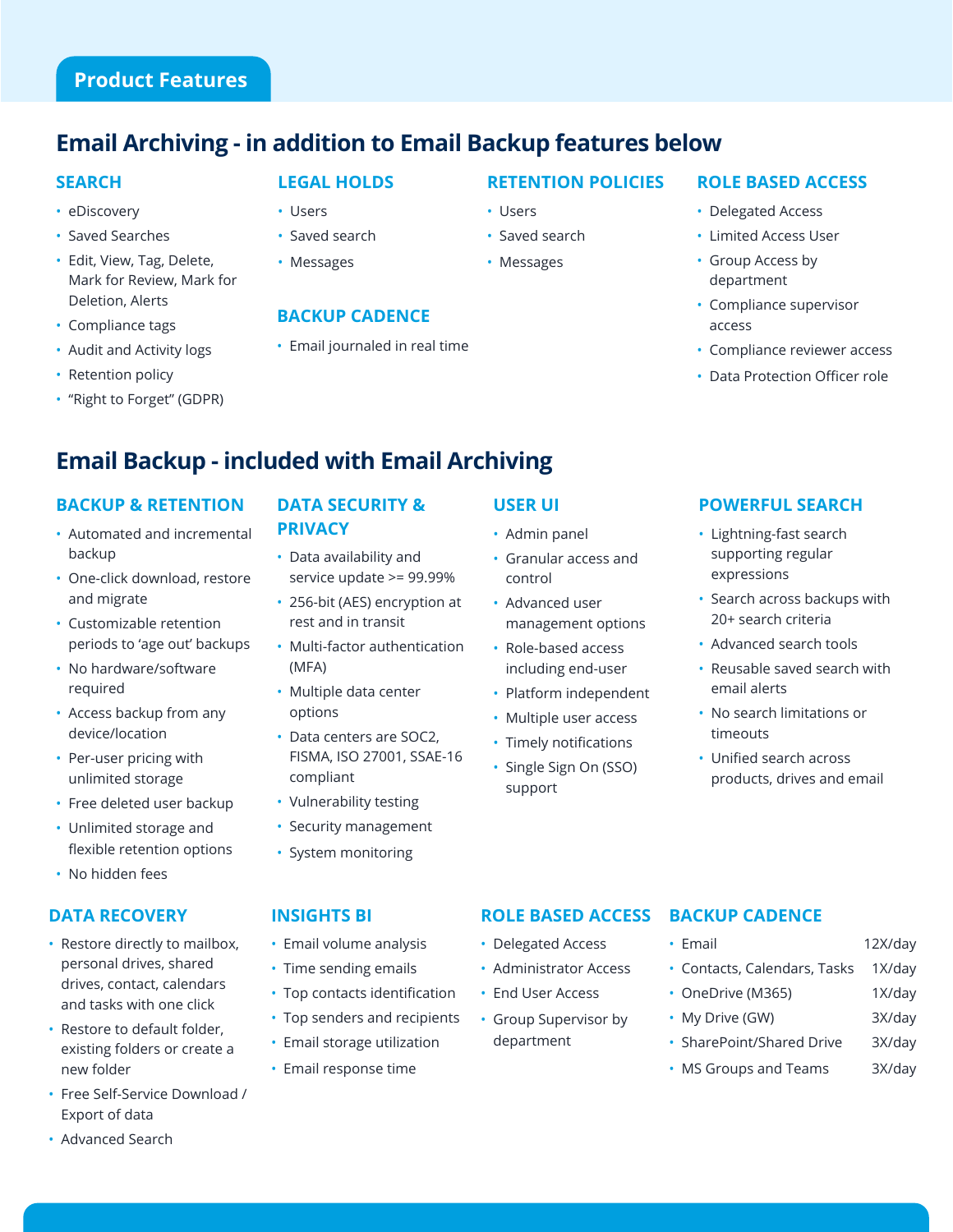### **Microsoft 365 and Google Workspace**

Dropsuite's Microsoft 365 Backup and Google Workspace backup are simple and powerful solutions that automatically protect your most important data in the cloud and restores any file on demand.

## Microsoft 365

| <b>Outlook</b>                                                                                                                                                                                                                                                                                  | <b>SharePoint</b>                                                                                                                                                                                                                                                                                                                     | <b>OneDrive</b>                                                                                                                       | Contacts/<br>Calendars/<br><b>Tasks</b>                                                                                                             | <b>Groups &amp;</b><br><b>Teams</b>                                                                                                                              |
|-------------------------------------------------------------------------------------------------------------------------------------------------------------------------------------------------------------------------------------------------------------------------------------------------|---------------------------------------------------------------------------------------------------------------------------------------------------------------------------------------------------------------------------------------------------------------------------------------------------------------------------------------|---------------------------------------------------------------------------------------------------------------------------------------|-----------------------------------------------------------------------------------------------------------------------------------------------------|------------------------------------------------------------------------------------------------------------------------------------------------------------------|
| • View email without<br>search<br>• Migrate per user<br>to other user or<br>destination<br>• Download (PST EML)<br>• Download Mailbox<br>• Shared Mailbox<br>• Restore mailbox,<br>folder, message<br>• Migrate per mailbox<br>to other user or<br>destination<br>Download PST, EML,<br>mailbox | • Restore site, document<br>library, folder, files<br>Restore to other site<br>Restore all to one<br>folder<br>• Download files<br>$\cdot$ Lists – items and<br>columns for all<br>permissions<br>Document Libraries<br>- content, views and<br>content types for all<br>permissions<br>• Sub-Sites – lists and<br>document libraries | • Restore drive, folder,<br>files<br>• Restore to other drive<br>• Restore all to one<br>folder<br>• Download drive,<br>folder, files | • Restore calendar<br>events, contacts, tasks<br>• Download files<br>Email and Folders for<br>Mailboxes and Public<br>Folders<br>• Shared Mailboxes | • Download files<br>• Channel Chat<br>$\cdot$ Tasks<br>$\cdot$ Email<br>• Drive<br>• Site<br>• Calendar<br>• Files<br>• Conversations<br>• Notebook<br>• Planner |

Dropsuite also restores, migrates and downloads **Shared Mailboxes**, restores and downloads **Public Folders** and backup **OneNote** on **SharePoint** for users and **Teams**.

## **Google Workspace**

| G-mail                                                                                                                                                                                                                                                                                                                                                                                          | <b>Shared Drive</b>                                                                                                                                                                                                                                           | <b>My Drive</b>                                                                                                                                                                                                                                                                                                                     | Contacts/<br>Calendars/<br>Tasks                                                                                                                       |
|-------------------------------------------------------------------------------------------------------------------------------------------------------------------------------------------------------------------------------------------------------------------------------------------------------------------------------------------------------------------------------------------------|---------------------------------------------------------------------------------------------------------------------------------------------------------------------------------------------------------------------------------------------------------------|-------------------------------------------------------------------------------------------------------------------------------------------------------------------------------------------------------------------------------------------------------------------------------------------------------------------------------------|--------------------------------------------------------------------------------------------------------------------------------------------------------|
| • Restore mailbox, label,<br>message<br>• Migrate per user/per mailbox<br>to other user or destination<br>• Shared Mailbox<br>• Download PST, EML, mailbox<br>• Restore to original label, other<br>label, new label<br>• Restore to original mailbox/<br>user<br>• Restore/Migrate to other<br>GSuite mailbox/user<br>• Restore/Migrate to other<br>O365, Hex, Gmail and other<br>mailbox/user | • Restore all file types,<br>including Google files<br>• Restore Shared Drive to new<br>folder<br>• Download Shared Drive file<br>• Restore with conflict option<br>(Append, create a copy,<br>replace, skip)<br>• Advanced Search for Shared<br><b>Drive</b> | Restore drive, label, files<br>Restore to other drive<br>Restore all to one folder<br>Download drive, folder, files<br>Restore all kinds of files<br>$\bullet$<br>including Google file type<br>Restore to original My Drive<br>Download My Drive file<br>Restore with conflict option<br>(Append, create a copy,<br>replace, skip) | • Restore Contacts<br>• Restore Calendars<br>• Restore Tasks<br>• Download Contacts<br>• Download Calendars-Event.<br>Meeting, etc<br>• Download Tasks |

Dropsuite also restores, migrates and downloads **Shared Mailboxes**, restores and downloads **Public Folders**.